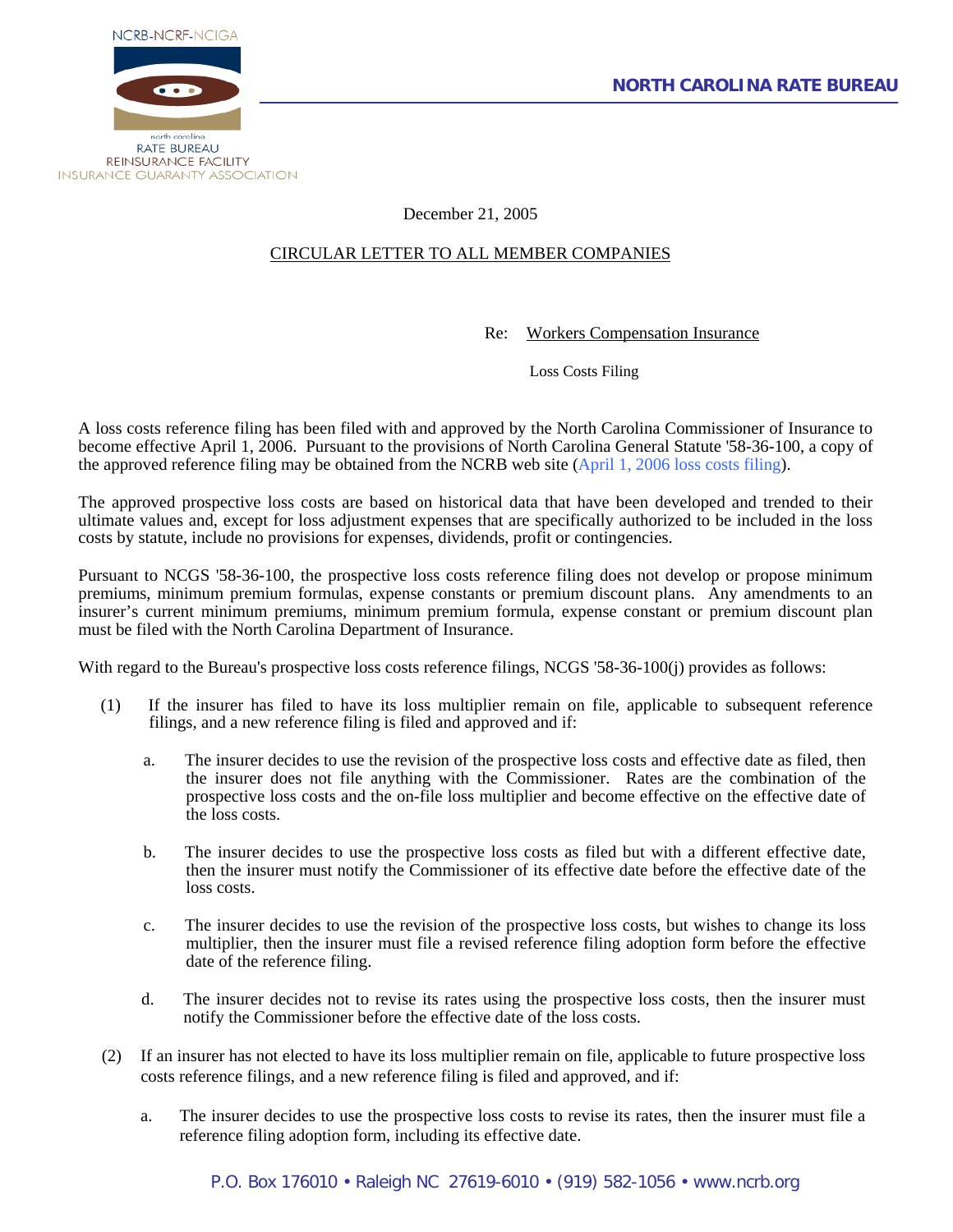- b. The insurer decides not to use the revisions, then the insurer does not file anything with the Commissioner.
- c. The insurer decides to change its multiplier, then the insurer must file a reference filing adoption form referencing the current approved prospective loss costs, including its effective date and, if applicable, its loss costs modification factor and supporting documentation. The insurer shall not make a change to its loss cost multiplier based on any reference filing other than the current approved reference filing.

Included in Exhibit III of the filing are approved advisory Miscellaneous Values and Retrospective Rating Plan State Special Rating Values. Pursuant to NCGS '58-36-100(l), as a result of the Commissioner's approval of the miscellaneous and Retrospective Rating Plan values, (i) a carrier may elect to implement the values, in which event the carrier need not file anything with the Commissioner; (ii) a carrier may elect to implement the values with a different effective date, in which event the carrier must notify the Commissioner of its effective date before the effective date of the Bureau filing; (iii) a carrier may elect not to implement the values, in which event the carrier must notify the Commissioner before the effective date of the Bureau filing; or (iv) a carrier may elect to implement the values with modifications, in which event the carrier must file the modifications with the Commissioner, must specify the basis for the modifications and must specify the carrier's proposed effective date, if different from the effective date of the Bureau filing.

With regard to the Loss Elimination Ratios shown with the advisory Miscellaneous Values, a carrier should file with the Commissioner its factor(s) to be applied to the approved Loss Elimination Ratios or its own table of deductible percentages. Similarly, with regard to the Retrospective Rating Plan, each carrier should file its factor(s) to be applied to the Excess Loss Pure Premium Factors and Excess Loss and Allocated Expense Pure Premium Factors or file its own tables. It is the Rate Bureau's interpretation of the statute that, if the factors for these tables have previously been filed and approved, or, if filed on or after September 1, 1997 and not disapproved, and, if the factors will not be revised, they may be applied to the April 1, 2006 tables without a new filing with the Commissioner.

Note: The obligations of carriers with respect to use of the prospective loss costs and use of the advisory Miscellaneous Values and Retrospective Rating Plan State Special Rating Values are different. The statutory provisions with regard to use of the approved prospective loss costs and an insurer's loss multiplier are set forth in NCGS '58-36-100, portions of which have been quoted above. With respect to the advisory Miscellaneous Values and Retrospective Rating Plan State Special Rating Values, a carrier is required to implement those values effective April 1, 2006 unless it makes a filing with the Commissioner indicating that it elects to do otherwise, as described above.

As previously stated, except for loss adjustment expenses, the approved prospective loss costs include no provisions for expenses. For your information, the premium tax is currently 2.5% of premium and the insurance regulatory charge is 7.0% of the premium tax for the 2005 calendar year.

The North Carolina Department of Insurance (a) Reference Filing Adoption Form, (b) Summary of Supporting Information Form - Calculation of Company Loss Costs Multiplier and (c) Summary of Supporting Information Form - Expense Provisions Exhibit, which have been developed for insurers to file their loss costs multipliers and/or amend minimum premium formulas, expense constants or premium discount schedules, may be found under "[Publications](http://www.ncrb.org/ncrb/workers%20comp%20services/workers%20comp%20services.htm)" at the Workers Comp Services section of the Rate Bureau's web site.

Note: The Reference Filing Adoption Form should be completed to show NCDOI File Number: PC086716, NCRB Reference Filing Number: September 1, 2005 and NCRB Effective Date: April 1, 2006. Item 7, "Provision for loss based assessments" of the Summary of Supporting Information Form - Calculation of Company Loss Costs Multiplier should be completed to show .000 .

Duplicate copies of the reference filing adoption forms (with a postage-paid, self-addressed envelope) are to be submitted to:

> Mr. Fred Fuller, Deputy Commissioner Property and Casualty Division North Carolina Department of Insurance 1201 Mail Service Center, 430 North Salisbury Street Raleigh, North Carolina 27699-1201

Pursuant to NCGS '58-36-100, a copy of each insurer's filing must also be sent to the North Carolina Rate